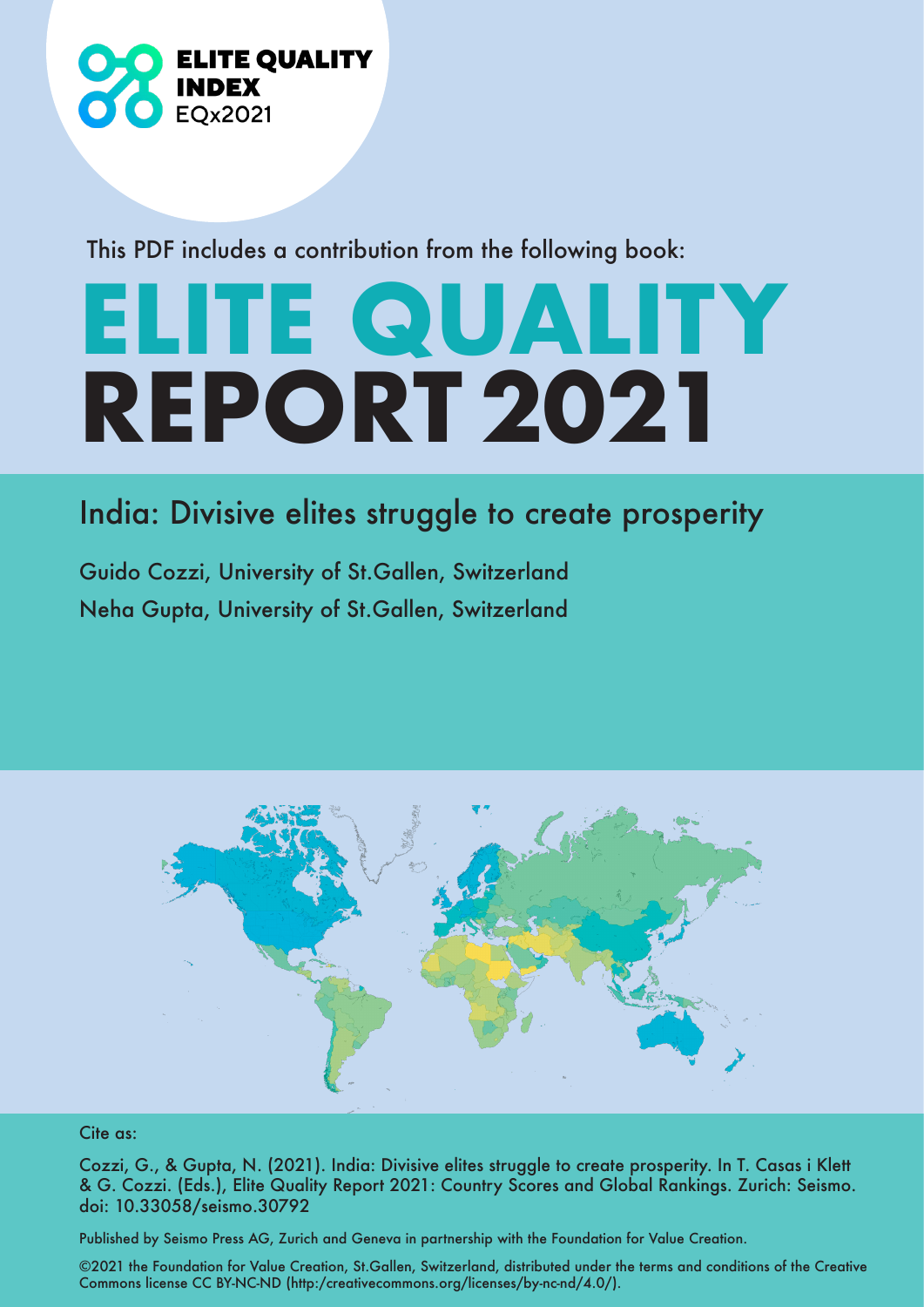## **India: Divisive elites struggle to create prosperity**

India scores poorly in the EQx2021; ranked # 118 out of 151 countries covered. The country is dragged down by the Pillars of the Value Sub-Index (rank # 144), which suggests that there is a lack of desire by Indian elites to produce value.

The Power Pillar produces better results (rank # 44) but these are contradictory. High scores for Political globalization (PGL, i.1, rank # 17), decentralization (PDE, i.1, rank # 33), and Protecting minority investors (PMI, i.2, rank # 12) co-exist with little Press freedom (PFD, i.1, rank # 116) and a lack of Social mobility (MOB, i.1, rank # 115), which reflects insufficient access to education. Such negligence may ruin a country where 50% of the population is under 29 years of age and with a very high Youth unemployment rate (iv.12, YUN, rank # 120).

The Human Rights Index also ranks India poorly (HRI, ii.4, rank # 112), sadly confirmed by a similarly dismal performance in the Global Slavery Index (GSI, i.3, rank # 101), and the Indicators for religious freedom (GRI, i.3, rank # 120; SHI, i.3, rank #144). Evidence of widespread cow vigilantism and religion-linked brutalities in the February 2020 Delhi riots come as little surprise in such an environment.

70 Despite the atrocious level of inclusiveness of women in economic life (WBL, i.3, rank # 91) and major imbalances in the Labor force participation ratio - male vs female (LFR, iv.12, rank # 139), women from the higher classes do enjoy some economic power. India's results in the Women's Power Index (WPI, i.1, rank # 47) and Women self-made billionaires (WSB, ii.4, rank # 11) are striking.

Entrepreneurship and investment policies are working effectively, as is reflected by Construction as a percentage of GDP (CON, ii.4, rank # 5), Governmental support to entrepreneurship (GSE, ii.6, rank # 7), and Venture capital availability (VCA, ii.6, rank # 12). However, the economic pie is extremely unequally distributed, as evidenced by the Top 10% share of pre-tax national income (INE, iii.8, rank # 137) and Billionaires wealth as % of GDP (BIW, ii.5, rank # 132).

Interestingly, though India ranks well in being Open for business (OFB, iv. 10, rank # 29), it is one of the worst countries in providing a supportive environment for the entry of new firms (ENR, ii.6, rank #111). The disappointing number of formally registered SMEs per 1,000 people (SME, ii.5, rank # 105) could partly reflect the implementation of the 'demonetization' policy.

India has been particularly hard hit by the COVID-19 pandemic. The first wave was destructive, but the havoc wreaked by the second wave has exposed fault lines across the health, digitalization, education, and food security infrastructures.

The 'Digital India' flagship program never took off, resulting in a low global position for Internet access (INT, iii.7, rank # 100). Inadequate Internet access has also led to a dismal result for COVID-19 lost schooldays (CLS, iii.7, rank # 146). It has also magnified the negative impact of the pandemic on economic growth (CGD, iii.7, rank # 62). Failures to modernize and support agriculture caused higher food prices and overall Inflation (DOI, iv.12, rank # 115). The new farm laws of September 2020 promise liberalization, but they may instead leave millions of farmers at the mercy of a few agribusiness conglomerates, subtly favored by these laws. A positive outcome will depend on curbing the extractive abilities of elites to bend the new regulations to their advantage.

In a nutshell, India's economic growth may not attain its expected levels unless the political and business elites wake up and tap into the country's enormous potential and resources to forge a path towards Value Creation. The battle now is between growth for a few or sustainable growth for all.

> Prof. Guido Cozzi and Dr. Neha Gupta, University of St.Gallen, Switzerland